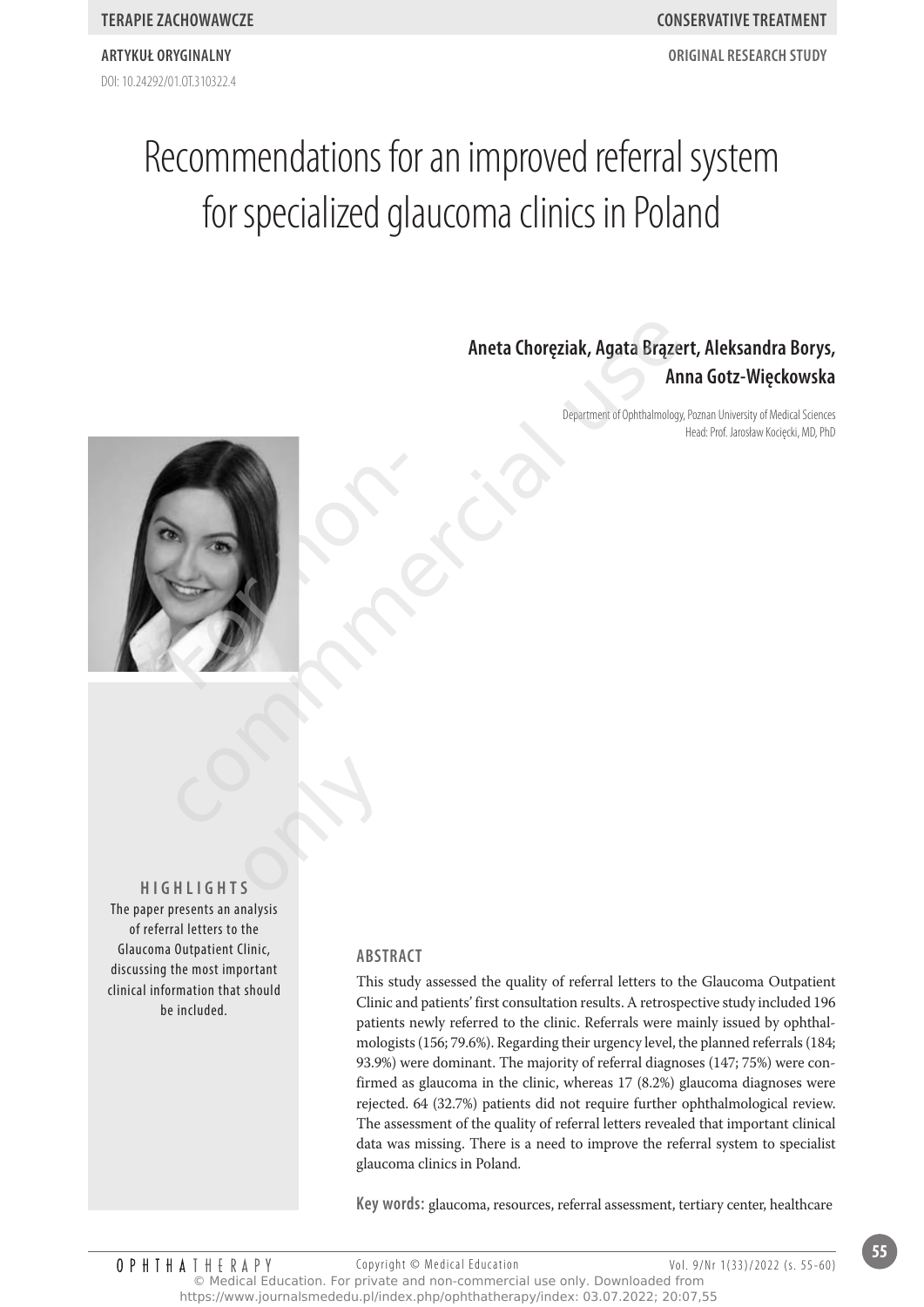Recommendations for an improved referral system for specialized glaucoma clinics in Poland A. Choręziak, A. Brązert, A. Borys, A. Gotz-Więckowska

# **introDuCtion**

Glaucoma is a group of chronic disorders, associated with potentially progressive optic neuropathy and visual field loss. The condition is highly dependent on intraocular pressure (IOP) [1]. Globally in 2010, glaucoma was diagnosed in 64.3 million patients [2]. It is estimated that glaucoma populations will increase significantly in the following years – to approximately 76 million patients in 2020 and 111.8 million in 2040 [2]. In 2015, Polish epidemiological data indicated that the condition affected approximately 420,000 patients [3], with at least the same number undiagnosed [4]. According to Polish clinical practice, since 2015, referral letters from health insurance doctors have been required to register with ophthalmologists. Patients diagnosed with glaucoma may be monitored by local ophthalmologists or referred to specialist glaucoma clinics, with better diagnostic and advanced treatment methods. Currently, a limited number of European studies have investigated outcomes resulting from referrals to glaucoma clinics [5, 6], however none have been performed in a Polish setting. pecialist glaucoma clinics, with better dianced treatment methods. Currently, a l<br>European studies have investigated out<br>om referrals to glaucoma clinics [5, 6], ha<br>een performed in a Polish setting.<br>I the quality of refer v [2]: In 2015, roust-eptentionly actuated in the duotin of anguatourial sugery.<br>
The study protocol was approved by<br>
tith at least the same number undiagnosed [4]. Board of Poznan University of Medic<br>
Photosh clinical pr

We assessed the quality of referral letters to the Glaucoma Outpatient Clinic at the University Hospital of Lord's Transfiguration in Poznan, Poland.

## **mAteriAls AnD metHoDs**

This was a retrospective analysis of 196 referrals. A group of 196 patients were recruited, newly referred to the Glaucoma Outpatient Clinic between January 1st, 2019 and June 30th, 2019. We analyzed referral data and patient electronic medical records from their first visit to the clinic.

The following information was extracted: patient name, birth date, sex, referral doctor's specialization, primary diagnosis, degree of urgency and referral reason. Ophthalmologic examination details were then collected, including prior glaucoma diagnosis and duration, other ocular medical records from their first visit to the clinic.<br>The following information was extracted: patient name,<br>birth date, sex, referral doctor's specialization, primary<br>diagnosis, degree of urgency and referral reason. Opht pathologies, ocular surgery, symptoms classified as alarming or disturbing and physical examination details during the first assessment i.e. visual acuity and refraction, disc evaluation as cup to disc ratio (c/d), IOP and angle assessment gonioscopy. A record was made if emergency IOP lowering treatment was administered during the visit i.e. pharmacological, laser treatment – YAG (yttrium aluminum garnet) iridotomy or selective laser trabeculoplasty (SLT). The outcomes of OCT RNFL (optical coherence tomography, retinal nerve fiber layer thickness; µm) and visual fields (as mean defect value, MD; dB) were recorded if available. The following techniques and equipment were used for patient examination: slit lamp (Topcon Corporation, Tokyo, Japan), The AT 900 Goldmann applanation tonometer for IOP assessment (Haag-Streit, Bern, Swiss), gonioscopy with Zeiss 4-mirror gonio lens, optical coherence

O P H T H A T H E R A P Y

tomography with Zeiss Cirrus 4000 HD-OCT (Carl Zeiss Meditec, Jena, Germany), and visual field using a Medmont M700 Automated Perimeter (Medmont International PTY LTD, Nunavading, Victoria, Australia).

In this study, diagnoses made in the Glaucoma Outpatient Clinic were compared with referral diagnoses. Further patients' recommendations were analyzed, including treatment, requirements for ophthalmological review and qualification for antiglaucoma surgery.

The study protocol was approved by the Bioethical Review Board of Poznan University of Medical Sciences.

# **results**

We recruited 196 patients; 132 women and 64 men, with a mean age of  $63 \pm 15.99$  years (mean  $\pm$  standard deviation [SD]). Tables 1, 2 and 3 show referral sources, diagnoses, urgency degree and reasons for analyzed referrals.

# **tABle 1**

| Referral sources and diagnoses. |                  |                                      |             |                 |
|---------------------------------|------------------|--------------------------------------|-------------|-----------------|
| Referral<br>source              | Glaucoma<br>n(%) | <b>Suspected</b><br>qlaucoma<br>n(%) | ОНТ<br>n(%) | Another<br>n(%) |
| Ophthal-<br>mologist            | 121 (61.7)       | 32(16.3)                             | 3(1.5)      | 0(0)            |
| Family<br>doctor                | 20(10.2)         | 10(5.1)                              | 0(0)        | 1(0.5)          |
| Emergen-<br>cy doctor           | 5(2.6)           | 2(1)                                 | 0(0)        | 0(0)            |
| Another                         | 0(0)             | 2(1)                                 | 0(0)        | 0(0)            |
| Total                           | 146 (74.5)       | 46 (23.5)                            | 3(1.5)      | 1(0.5)          |

OHT – ocular hypertension.

| Referral sources and urgency levels. |                         |                        |                          |
|--------------------------------------|-------------------------|------------------------|--------------------------|
| <b>Referral source</b>               | <b>Planned</b><br>n (%) | <b>Urgent</b><br>n (%) | <b>Emergency</b><br>n(%) |
| Ophthalmologist                      | 148 (75.5)              | 0(0)                   | 8(4.1)                   |
| Family doctor                        | 31 (15.8)               | 0(0)                   | 0(0)                     |
| Emergency doctor                     | 3(1.5)                  | 4(2)                   | 0(0)                     |
| Another                              | 1(0.5)                  | 0(0)                   | 0(0)                     |
| Total                                | 184 (93.9)              | 4(2)                   | 8(4.1)                   |

Copyright © Medical Education Vol. 9/Nr 1(33)/2022 (s. 55-60)

<sup>©</sup> Medical Education. For private and non-commercial use only. Downloaded from https://www.journalsmededu.pl/index.php/ophthatherapy/index: 03.07.2022; 20:07,55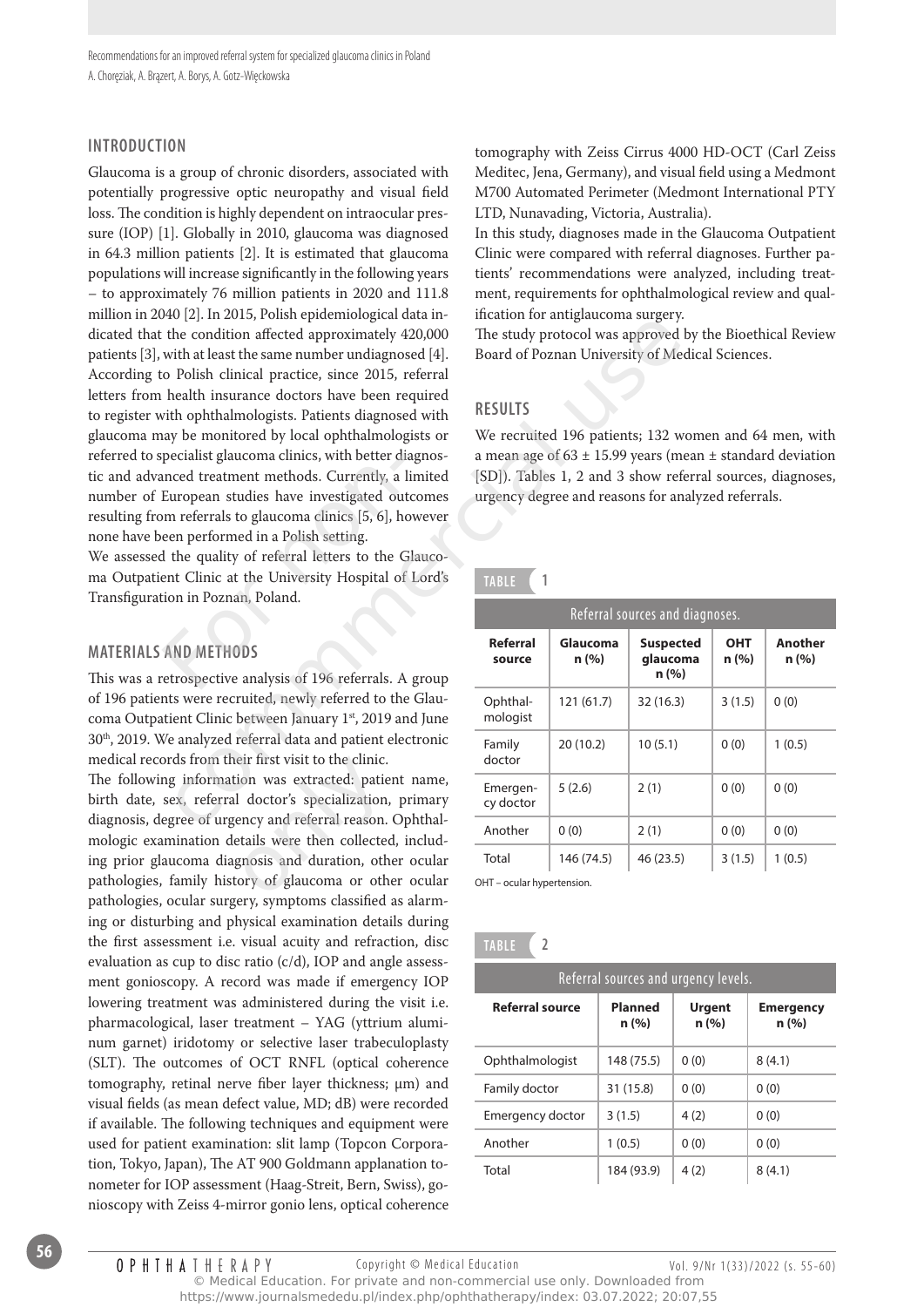| 3<br><b>TABLE</b>      |                                           |                            |                      |
|------------------------|-------------------------------------------|----------------------------|----------------------|
|                        | Sources and referral reasons.             |                            |                      |
| <b>Referral source</b> | <b>Medical con-</b><br>sultation<br>n (%) | Ocular<br>surgery<br>n (%) | <b>Both</b><br>n (%) |
| Ophthalmologist        | 105 (53.6)                                | 30 (15.3)                  | 21(10.7)             |
| Family doctor          | 24(12.2)                                  | 4(2)                       | 3(1.5)               |
| Emergency doctor       | 5(2.6)                                    | 2(1)                       | 0(0)                 |
| Another                | 2(1)                                      | 0(0)                       | 0(0)                 |
| Total                  | 136 (69.4)                                | 36 (18.4)                  | 24(12.2)             |

Patients with prior glaucoma diagnosis ( $n = 146$ ; 74.5%) declared the length of time they had the disease as  $\leq 0.5$  year  $(n = 35; 24\%), > 0.5$  and  $\leq 5$  years  $(n = 56; 38.3\%), > 5$  and ≤ 10 years (n = 21; 14.3%), > 10 years (n = 24; 16.4%). Ten patients (7%) did not remember when their diagnosis was made.

Then 47 patients (24%) declared a family history of glaucoma, 29 declared other familial ocular pathologies (14.8%) or previous ocular surgeries (n = 65; 33.2%), including cataract surgeries ( $n = 36$ ; 18.4%), YAG iridotomy ( $n = 13$ ; 6.6%) or glaucoma-associated surgeries (each < 3%: SLT and ocular cryotherapy). ngth of time they had the disease as  $\leq 0$ <br>
6), > 0.5 and  $\leq 5$  years (n = 56; 38.3%), ><br>
n = 21; 14.3%), > 10 years (n = 24; 16.4%)<br>
() did not remember when their diagnos<br>
(ients (24%) declared a family history of g

The majority of patients ( $n = 130$ ; 66.3%) declared alarming or disturbing symptoms, including decreased visual acuity (Snellen; n = 68; 34.7%), permanent or periodic eye pain  $(n = 22; 11.2\%)$ , blurred vision  $(n = 12; 6.1\%)$  or other symptoms (each  $<$  5%: subjective restriction of the visual field, halo effect around light sources, photophobia, stains in the visual field, excessive tearing or dry eye). Table 4 summarizes patients' examination outcomes. Figure 1 represents average IOP for both eyes. tive restriction of the vissources, photophobia, sta<br>aring or dry eye). Table 4<br>ion outcomes. Figure 1 r<br>ss.

## **tABle 4**

| The examination outcomes for patient left and right eyes. |                  |          |  |
|-----------------------------------------------------------|------------------|----------|--|
|                                                           | <b>Right eye</b> | Left eye |  |
| Visual acuity, Snellen (n)<br>Lack of light perception    | 5                | 6        |  |
| Hand motion                                               | 2                | 1        |  |
| < 0.1                                                     | 7                | 6        |  |
| $0.1 - 0.2$                                               | 8                | 10       |  |
| $0.3 - 0.4$                                               | 12               | 8        |  |
| $0.5 - 0.6$                                               | 46               | 50       |  |
| $0.7 - 0.8$                                               | 67               | 68       |  |
| $0.9 - 1.0$                                               | 49               | 47       |  |

|       |                                                                                                         |                  |             | Intraocular pressure (mmHg)                            |       |       |
|-------|---------------------------------------------------------------------------------------------------------|------------------|-------------|--------------------------------------------------------|-------|-------|
|       | Sources and referral reasons.                                                                           |                  |             | Arithmetic average for each eye                        | 17.81 | 17.67 |
| urce  | <b>Medical con-</b>                                                                                     | <b>Ocular</b>    | <b>Both</b> | Minimum value                                          | 4     | 4     |
|       | sultation<br>n (%)                                                                                      | surgery<br>n (%) | n (%)       | Maximum value                                          | 62    | 43    |
| gist  | 105 (53.6)                                                                                              | 30(15.3)         | 21 (10.7)   | c/d ratio (n)                                          |       |       |
|       | 24 (12.2)                                                                                               | 4(2)             | 3(1.5)      | c/d < 0.7                                              | 112   | 107   |
| octor | 5(2.6)                                                                                                  | 2(1)             | 0(0)        | $c/d \geq 0.7$                                         | 66    | 67    |
|       | 2(1)                                                                                                    | 0(0)             | 0(0)        | not determined                                         | 18    | 22    |
|       | 136 (69.4)                                                                                              | 36 (18.4)        | 24 (12.2)   | <b>RNFL thickness (n)</b>                              |       |       |
|       |                                                                                                         |                  |             | Normal $> 80 \mu m$                                    | 66    | 65    |
|       | prior glaucoma diagnosis ( $n = 146$ ; 74.5%) de-                                                       |                  |             | Glaucoma suspicion; 70-79 µm                           | 39    | 34    |
|       | agth of time they had the disease as $\leq 0.5$ year                                                    |                  |             | Glaucoma implied; $<$ 70 $\mu$ m                       | 52    | 60    |
|       | $n_1 > 0.5$ and $\leq 5$ years (n = 56; 38.3%), > 5 and                                                 |                  |             | Visual field, MD (n)                                   |       |       |
|       | $= 21$ ; 14.3%), > 10 years (n = 24; 16.4%). Ten<br>did not remember when their diagnosis was           |                  |             | Early damage < -6 dB                                   | 84    | 76    |
|       |                                                                                                         |                  |             | Moderate damage < -12 dB                               | 32    | 38    |
|       | ents (24%) declared a family history of glauco-                                                         |                  |             | Advanced damage > 12 dB                                | 12    | 11    |
|       | ed other familial ocular pathologies (14.8%) or<br>ar surgeries ( $n = 65$ ; 33.2%), including cataract |                  |             | MD - mean deviation; RNFL - retinal nerve fiber layer. |       |       |
|       | $=$ 36; 18.4%), YAG iridotomy (n = 13; 6.6%) or                                                         |                  |             |                                                        |       |       |
|       | sociated surgeries (each < 3%: SLT and ocular                                                           |                  |             |                                                        |       |       |
|       |                                                                                                         |                  |             | <b>FIGURE</b><br>1                                     |       |       |
|       | of patients ( $n = 130$ ; 66.3%) declared alarming<br>symptoms, including decreased visual acuity       |                  |             | Patient average IOP for both eyes.                     |       |       |
|       | 68; 34.7%), permanent or periodic eye pain                                                              |                  |             | 74<br>80                                               |       |       |
|       | $h$ ), blurred vision (n = 12; 6.1%) or other symp-                                                     |                  |             | 69                                                     |       |       |
|       | 5%: subjective restriction of the visual field,                                                         |                  |             | 70                                                     |       |       |
|       | ound light sources, photophobia, stains in the                                                          |                  |             | $\frac{1}{2}$ of patients [n]<br>$\frac{1}{2}$ e co    |       |       |
|       | xcessive tearing or dry eye). Table 4 summa-                                                            |                  |             |                                                        |       |       |
|       | ' examination outcomes. Figure 1 represents                                                             |                  |             | 26                                                     |       |       |







Emergency IOP lowering treatment were administered to 22 patients (11.2%), including pharmacological ( $n = 19$ ; 9.7%), interventional (n = 2; 1%), or both (n = 1; 0.5%). Asymmetry in cup to disc ratios between two eyes ( $\geq 0.2$ ) c/d difference) was observed in 66 cases (33.7%). In some patients, fundus examination was not performed due to narrow angles, keratopathy or mature cataracts, therefore ocular ultrasonography was recommended. In patients with visual field examination performed by the referring doctor, this was not repeated ( $n = 24$ ; 12.2% for the right eye; n = 24; 12.2% for the left eye). In 44 right eyes and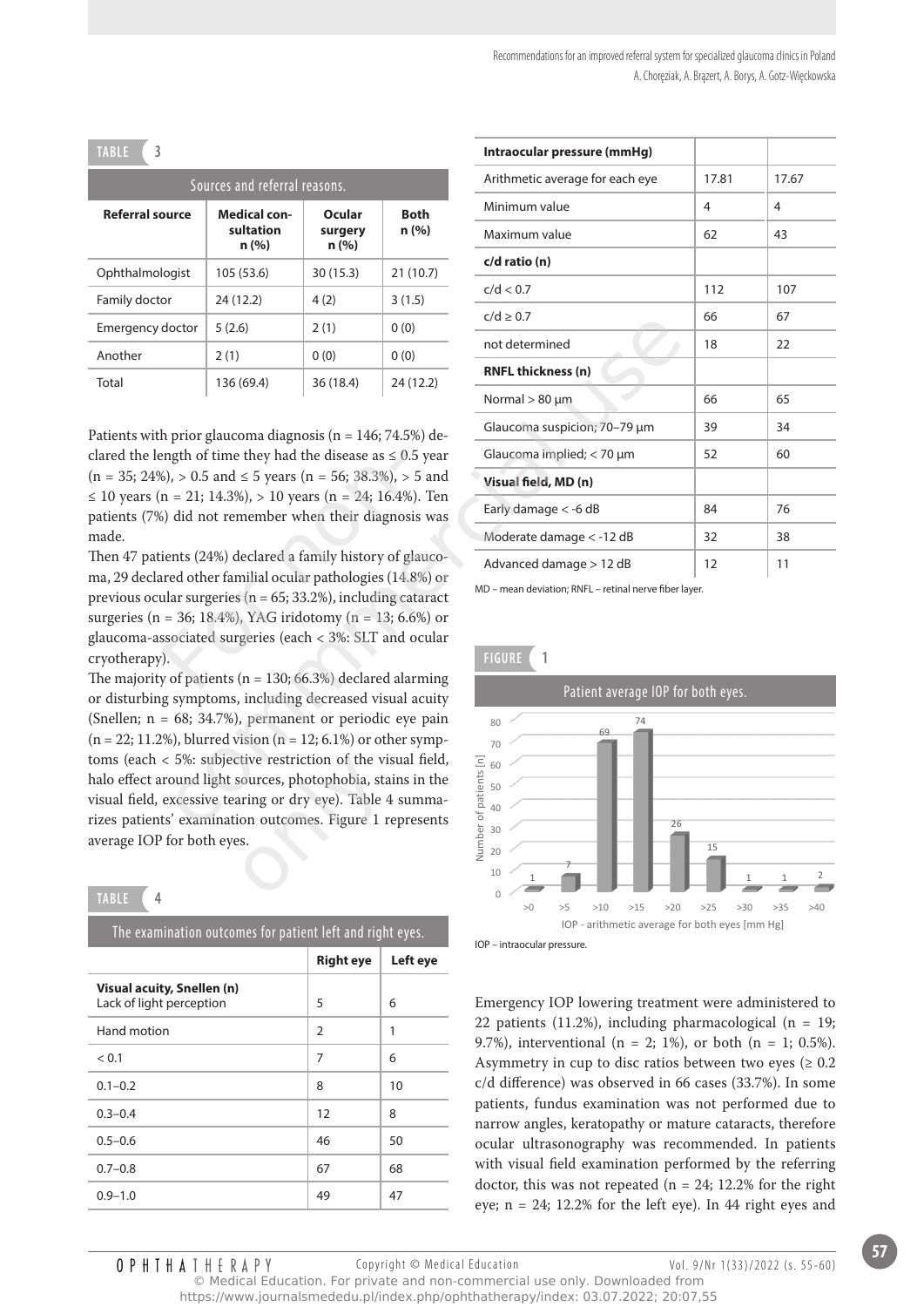47 left eyes, visual field examinations were not performed. A glaucoma diagnosis on referral was confirmed in 147 patients (75%), including 10 patients (5.1%) with normal tension glaucoma (NTG). Among these patients, primary glaucoma was diagnosed in 100 patients and secondary glaucoma in 47 patients. Open-angle and angle-closure glaucoma types were determined in 121 and 26 patients, respectively. Ocular hypertension (OHT) was observed in 8 patients (4%). A suspect glaucoma diagnosis was identified in 17 cases (8.7%), including NTG in 2 cases (1%).

Pseudoexfoliation syndrome was the most common reason for secondary glaucoma (n = 25; 12.8%), then pigment dispersion syndrome ( $n = 5$ ; 2.6%), cataractous lens ( $n = 3$ ; 1.5%), inflammatory glaucoma (n = 3; 1.5%), neovascular glaucoma (n = 1; 0.5%), steroid-induced glaucoma (n = 1; 0.5%) or undetermined glaucoma ( $n = 8$ ; 4%).

In comparison to referral diagnoses, the clinic confirmed 129 glaucoma diagnoses (88.4% of all patients with a referral glaucoma diagnosis), whereas 17 (8.2%) glaucoma diagnoses made in district ophthalmology clinics were rejected. Specifically, 17 out of 46 (37%) glaucoma suspect patients were diagnosed as glaucoma in the clinic; 8 patients (6.5%) from this group remained with suspect glaucoma and required periodic control. Then, OHT was confirmed in our clinic in 1 from 3 patients reffered with OHT diagnosis (33.3%). determined glaucoma ( $n = 8$ ; 4%).<br>
son to referral diagnoses, the clinic con<br>
na diagnoses (88.4% of all patients with a<br>
a diagnosis), whereas 17 (8.2%) glaucom<br>
in district ophthalmology clinics were re<br>
17 out of 46 (3 67. Nasepet gaatomat augusbos was teen-<br>
in  $-2$ ,  $L,300$  or autasound buonnel and the extended of a 12 cases (1%).<br>
and the most common rea-<br>
and the most common rea-<br>
and the most common rea-<br>
and relation syndrome was

Chronic treatment with antiglaucoma eye drops was administered to 157 patients (80.1%), mainly for glaucoma. A minority of patients were diagnosed with OHT or glaucoma suspect. 38 patients (19.4%) were discharged from any treatments, with an average IOP of 16.3 mmHg. Previous treatment was recommended for 49 patients (25%), and treatment dose changes were established for 5 patients (2.6%). Modification of previous treatments were recommended for 83 patients (42.3%). 20 patients, previously untreated, were recommended to initiate IOP lowering any treatments, with an average IOP of 16.3 mmHg. Previous treatment was recommended for 49 patients (25%), and treatment dose changes were established for 5 patients (2.6%). Modification of previous treatments were recomm a previous treatment.

To summarize further recommendations, active monitoring was suggested for 132 patients (67.3%) with an average IOP of 18.3 mmHg. 64 (32.7%) patients were discharged from ophthalmological review, with an average IOP of 16.7 mmHg. Further reviews in district ophthalmology clinics were recommended for 116 (59.2%) patients, with IOP monitoring in 161 (82.1%). A recommendation for laser treatment was suggested for 37 patients (18.9%), including YAG iridotomy (19; 9.7%) and SLT (18; 9.2%). A recommendation for ocular surgery was required for 53 patients (27%), including planned (non-urgent) phacoemulsification (n = 25; 12.8%) and planned anti-glaucoma surgeries, such as cyclocryotherapy ( $n = 8$ ; 41%), trabeculectomy ( $n = 4$ ; 2.0%), phaco-trabeculectomy (n = 3; 1.5%) and sclerectomy  $(n = 6; 3.1\%)$ . An urgent recommendation for phacoemulsification was required for 5 patients (2.6%), and 2 patients (1%) were recommended for urgent phaco-trabeculotomy. Only 2 patients (1%) were discharged from any further ophthalmologic examinations. 7 other patients (3.6%) were advised for visual evoked potential (VEP) and/or electroretinography tests (ERG), and for individual patients, other examinations were advised, including fluorescein angiography (n = 1; 0.5%), magnetic resonance imaging (MRI;  $n = 2$ ; 1,0%) or ultrasound biomicroscopy (UBM;  $n = 2$ ; 1,0%).

Laser or surgical glaucoma treatment was given to 20 patients (10.2%) during their first visit to the clinic, including: YAG iridotomy (n = 16; 8.2%), SLT (n = 2; 1%), urgent phaco-emulsification with release of adhesions in the angle  $(n = 2; 1\%)$  and YAG capsulotomy  $(n = 1; 0.5\%).$ 

# **DisCussion**

Glaucoma is a chronic disease leading to irreversible consequences, including progressive restriction of visual fields and blindness. Glaucoma-associated blindness is prevalent in approximately 2 million patients worldwide [5]. Cost-effective diagnostics for particular glaucoma patients could decrease number of complication. In Poland, the referral system is a primary component of this process, allowing patients to qualify to appropriate levels of healthcare.

In terms of referral systems to specialist clinics, Cheng et al. [6] presented survey data from glaucoma specialists who determined a clinical checklist for referring physicians. The most important referral information was maximum and current IOP, disc evaluation, serial visual test examinations and serial disc imaging. In our study, referral letters to our clinic did not contain any of these elements. We only ascertained basic demographic and nonclinical information (referrer's data, degree of urgency), with a primary diagnosis or short request to the glaucoma specialist. There was no information of glaucoma duration, previous treatment, drug allergies or ocular surgeries. The only source of information was the patient, however patients usually had no documents confirming dates and procedures. In fact, patients did not remember important clinical information, such as medicines they were taking, thus major clinical data was missing. Another serious disadvantage of the current referral letter system was a lack of clinical findings from previous examinations. District ophthalmologists performed necessary examinations, what revealed patients' interviews. Some patients had physical copies of medical records with results of previous tests, but none were attached to the referral letter. Many patients referred to the clinic did not have any basic results, including visual field examinations from outpatient clinics. Mostly, the purpose of the referral letter was a medical consultation, with no information justifying or explaining the request. To improve

https://www.journalsmededu.pl/index.php/ophthatherapy/index: 03.07.2022; 20:07,55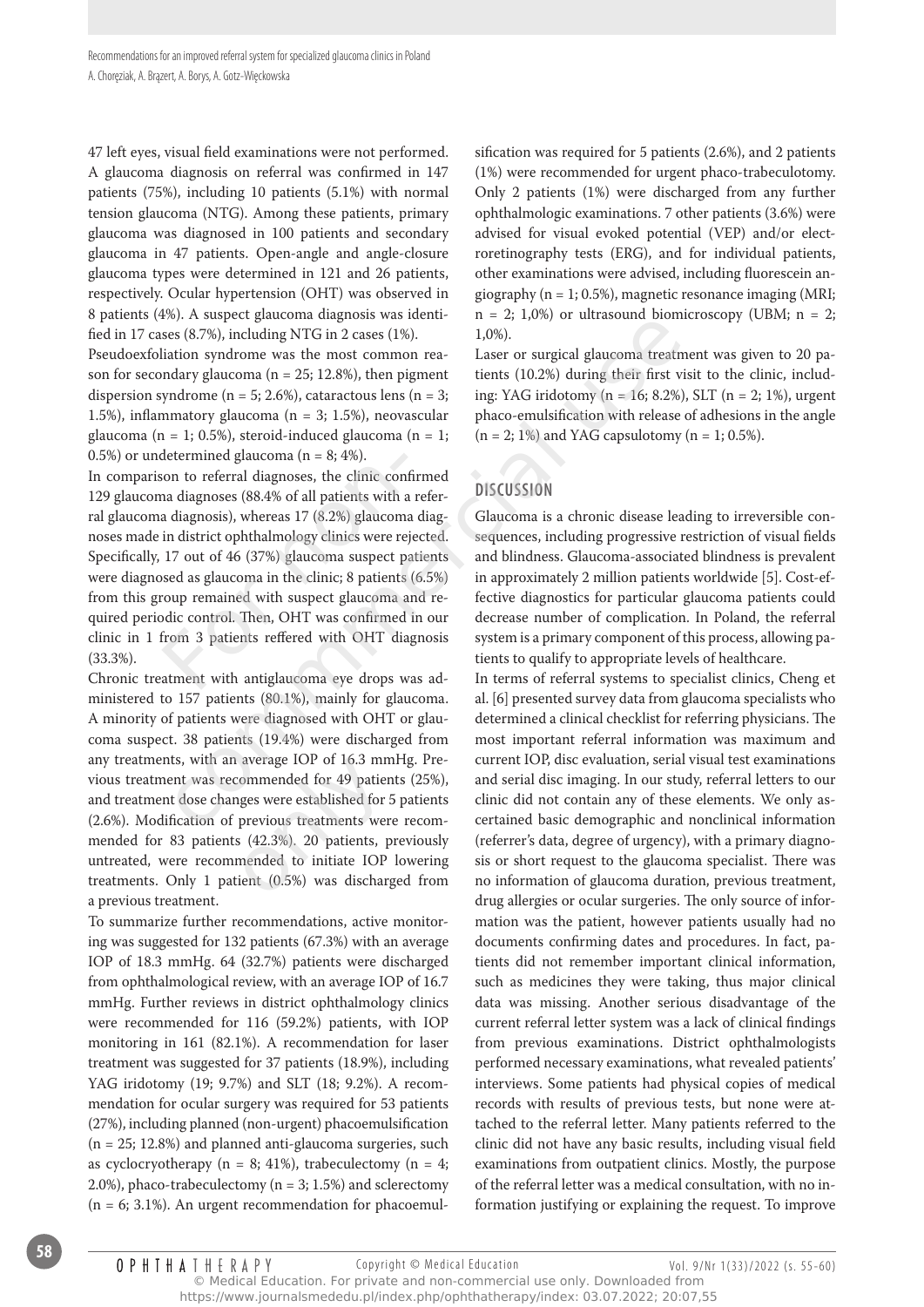glaucoma referral systems, more information should be provided to select patients requiring specialist health care. It is reasonable to develop a common referral template containing more clinical information. This would help select patients and avoid unnecessary referrals to the Glaucoma Clinic, especially for those who do not require specialist diagnostics or treatments. Moreover, a solution would be to establish therapeutic guidelines for patients with suspected or diagnosed glaucoma, in local ophthalmological health centers. Therefore, only patients for whom all appropriate therapeutic possibilities were exhausted in local health centers, would be referred to our clinic. Thus, we could avoid unnecessary referrals, optimize health management costs and reduce waiting times to tertiary centers.

The majority of referrals were from other ophthalmologists, with requests for medical consultation. The Glaucoma Outpatient Clinic has excellent diagnostics and surgical treatment methods, and provides patient solutions not available at outpatient clinics.

According to Founti et al. [4], similar observational outcomes were observed in other European countries e.g. more than half of all referrals to glaucoma clinics in Hungary, Slovenia, Italy and Greece were issued by other ophthalmologists. In some instances, self-referrals were also possible. Approximately 15% of patients in our study were referred by primary health care doctors, similar to other European countries [6]. However in the UK, the majority of referral letters to tertiary glaucoma specialist practices were initiated by optometrists [7]. In contrast to the UK model of cooperation, the cooperation model between optometrists and ophthalmologists is not commonly approved by European countries, including Poland. Bowling et al. outlined this model, but suggested developing standardized referral guidelines, based on IOP values > 21 mmHg, with any other criteria (suspicious optic disc/visual field, narrow angle, family history or others), or a single IOP criteria with and ophthalmologists is not commonly approved by Euro-<br>pean countries, including Poland. Bowling et al. outlined<br>this model, but suggested developing standardized refer-<br>ral guidelines, based on IOP values > 21 mmHg, with nation appears to be a reasonable referral option for patients with lower IOP, thereby increasing accuracy of the referral system. is for medical consultation. The Glaucom<br>ic has excellent diagnostics and surgical<br>ds, and provides patient solutions not av<br>t clinics.<br>co Founti et al. [4], similar observation:<br>observed in other European countries e.g<br>al gaatomia, in ocal optimal<br>mongara neared in ocal plutationological restriction, having the constrained<br>effect, only patients for whom all appropri- nosis was rejected in our clinic. The<br>ic possibilities were exhausted in

In our study, the majority of referrals to the clinic were reasonable; approximately 70% of patients required further investigation. The average patient IOP who required active monitoring in the clinic was higher than patients discharged from further ophthalmological review, with an average IOP values of 18.3 mmHg and 16.7 mmHg, respectively. The major role of outpatient ophthalmology clinics is to monitor patients with glaucoma or suspected glaucoma, including IOP assessments which are recommended in over 80% of patients. Approximately 22% of all referral diagnoses were inappropriate (other diagnoses were made after examination in the clinic in comparison to referral diagnoses). Equally, in 8.2% of patients diagnosed with glaucoma and treated in local ophthalmological health centers, the diagnosis was rejected in our clinic. These situations could be due to a low availability of specialist ophthalmological tests for precise diagnoses, usually performed in tertiary referral hospitals.

According to our in-house recommendations, chronic treatment was implemented in approximately 80% of patients. It is worth noting that not all patients diagnosed with glaucoma required chronic treatment. Indeed, 5 patients (3.3%) out of 153 diagnosed with glaucoma, were advised against medication. In 8 patients diagnosed with OHT (37.5%), treatment was suggested in only 3 of them. In 17 patients with suspected glaucoma, 15 (88.2%) were recommended treatment. The role of the clinic was to establish or improve treatments set by local ophthalmologists. In patients with stable glaucoma, a single visit to the clinic was enough to resolve diagnostic or treatment problems, but such patients were recommended to remain under the care of district ophthalmology clinics.

## **ConClusions**

Our study outcomes suggest that improvements are required for referral systems to specialized glaucoma clinics in Poland. A standardized template of a referral letter should include clinical information and examinations such as IOP (baseline, current), gonioscopy, the best corrected visual acuity and treatment details, fulfilling specified criteria. Such an approach would be critical in selecting patient groups that require the most specialist healthcare. Considering the long waiting times for our Glaucoma Outpatient Clinic, it is important to select patients requiring immediate treatment, as distinct to stable patients. A limitation of our study is the fact that retrospective data came from only one specialized glaucoma clinic, however we believe the issues raised here affect the majority of ophthalmology consultation centers across Poland.